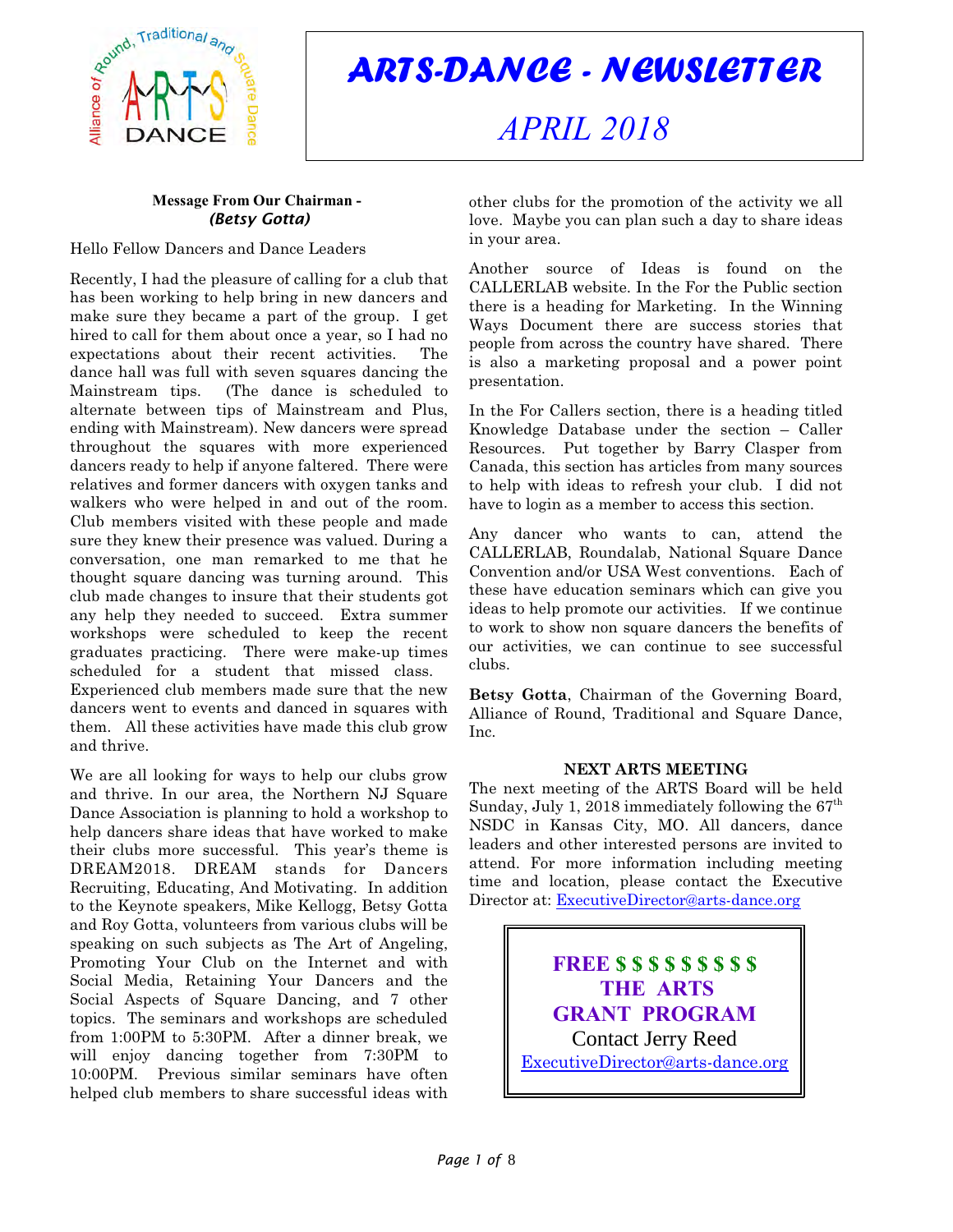# **EMERGENCY MEDICAL CALL for ACTION (EMCA)**

The ECMA procedures were developed to provide a standardized way to respond to a medical emergency during a square dance event. The ARTS and other major dance organizations recognize the importance of the procedure and the need to publicize and promote its use. The procedures are designed to quickly notify the caller or hall monitor of a medical emergency on the dance floor.

1. When a dancer goes down, a second dancer attends him/her

2. Remaining couples join hands and take a step backwards. This will allow the injured person and attendant air and room.

3. The Dancers raise joined hands as high as possible in the form of an arched circle.

4. On seeing this signal, the call or hall monitor should immediately place an Emergency Call for Medical Aid.

The caller and dancers should continue to dance as medical care is administered. This will help keep the area clear for medical assistance providers.

See Page 7 for copy of EMCA flyer. We ask that all callers, dancers, and dance leaders become familiar with the procedures. It may also be a good idea to practice the procedures prior to the actual medical emergency.

# **67th NSDC KANSAS CITY, MO**

The 67th NSDC will be held in Kansas City, MO June 27 thru June 30, 2018. This event is MUCH more than a dance event. There will be dancing (Squares, Rounds, Lines, Contra) for three solid days to some of the world's best callers, cuers. And instructors.

In addition to the dancing, the Education Committee has scheduled extensive interest sessions on a wide range of topics. There will also be sewing workshops, a fashion show, and other interesting and entertaining activities and demonstrations.

# **2018 NSDC ARTS DANCE**

The ARTS will be hosting two After Party Dances in Kansas City, MO as part of the  $67<sup>th</sup>$  NSDC. We will be hosting an MS Dance on Thursday and a Plus Dance on Friday. Both will include Rounds. Check the NSDC schedule for details and plan to attend.

# **IAGSDC CONVENTION 2018**

The theme for the 35th Annual International Association of Gay Square Dance Clubs (IAGSDC) Convention is "Circle Back to Seattle 2018." The convention will be held JULY 4-8, 2018 in the Sheraton Seattle Hotel. This four day event promises to provide an exciting dance event with outstanding caller educational opportunities. The GCA Callers School will be held July 1, 2, and 3.

Scheduled events in addition to the dancing include the following on Wednesday, July 4: Noon-3pm: IAGSDC Delegates Meeting 3-4pm: AJH Board Meeting 4-5pm: GCA Board Meeting 7-10pm: Trails-End Dance with callers **Ett McAtee** and **Bill Eyler**.

More information is available on the web site: <https://circlebacktoseattle.com/>

# **USA WEST 2018 CONVENTION**

The 2018 USA West convention will be held August 16-18, 2018 in the Circus Circus and Silver Legacy Hotels, Reno, Nevada.

This three day event promises to be an exciting dance event. Lots of dancing, entertainment and education opportunities.

More information and registration forms may be found on the convention web site: [http://www.nevada.usawest.net/]((http://www.nevada.usawest.net/)

# **2018 ARTS CALLER'S SCHOOL**

The ARTS is sponsoring a full CALLERLAB curriculum Caller School immediately prior to the 2018 USAWest Convention in Reno, NV. The school is staffed by three CALLERLAB Accredited Caller-Coaches; **Scot Byars**, **Doug Davis**, and **Betsy Gotta**. The school offers tons of mic time and loads of individual one-on-one sessions. Each caller will receive complete syllabus, manuals, and CD's. Cost of this very valuable Caller's School is \$300.00 per caller, there is no charge for partners. For more information, call **Scot** at 916-320-7207 or contact Executive Director, **Jerry Reed** via email at: [ExecutiveDirector@arts-dance.org](mailto:ExecutiveDirector@arts-dance.org)

# **LOOKING FOR DANCE INFORMATION?**

Do you get questions about the activity? Are you looking for a resource for answers? The web site [www.you2candance.com](http://www.you2candance.com) includes detailed information about Square Dancing, Round Dancing, and Contra Dancing. The site also includes three videos showing all three dance forms. The site is designed for those not already in the activity. So, you can provide this web site information to your those looking for information.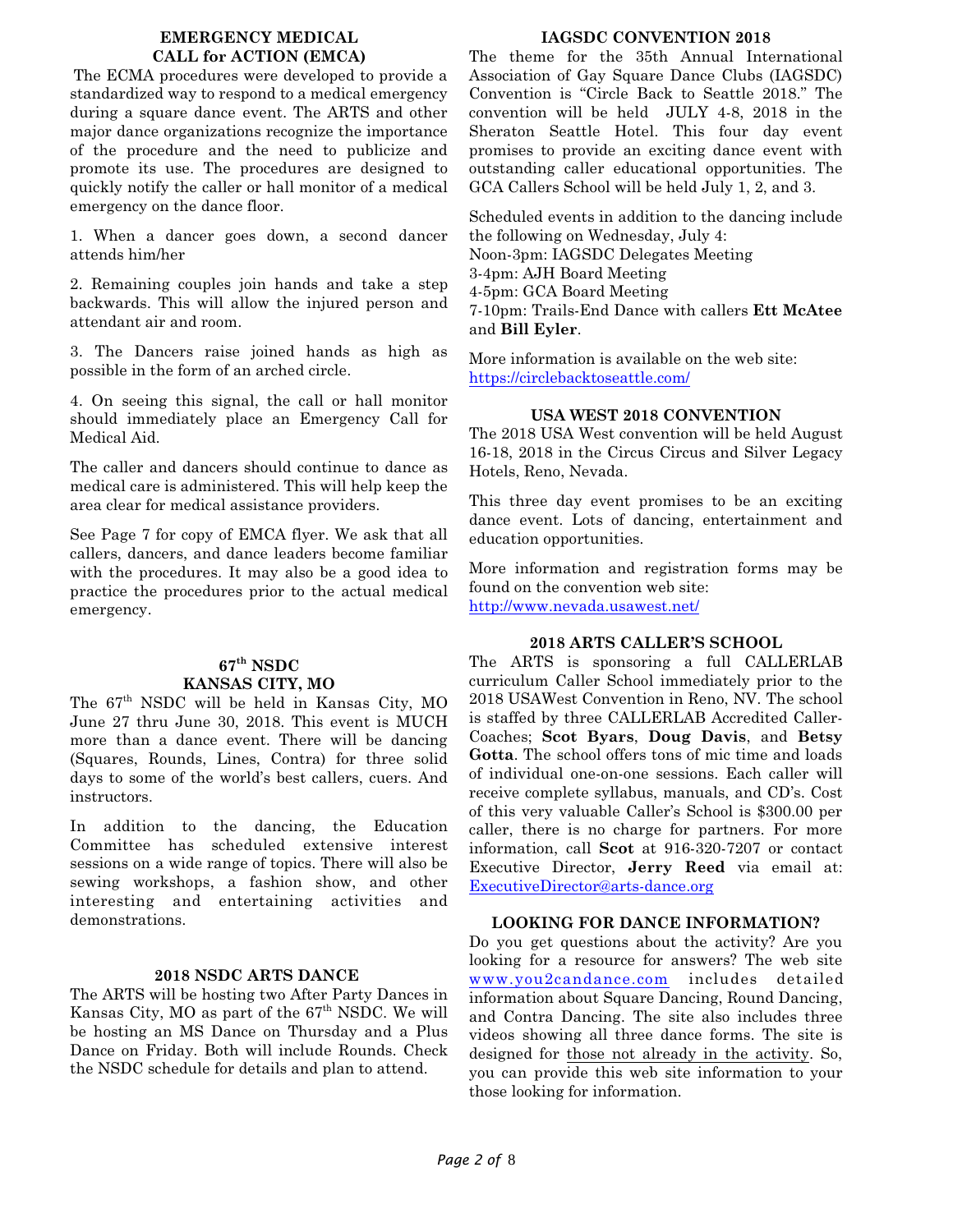# **69TH NSDC (2020) Spokane, WA NEW DATE! (June 17-20, 2020)**

**Butch Hayes** reported the 69<sup>th</sup> NSDC will be hosted by the National Executive Committee. **Don & Sheryl Pruit** will serve as General Chairman and **Lee & Barbi Ashwill** will serve as Vice Chairman. **Butch & Ampie Hayes** will serve as Education Chairman.

# *VERY IMPORTANT NOTE - 69th NSDC DATE CHANGE!!*

**It is VERY important to publicize the dates for 69th NSDC in Spokane, WA. Many people plan their trip to the NSDC years in advance. This convention will be held one week earlier than in the past. This convention was changed from the last week end in June 2020 to the third week end (June 17 - 20, 2020). The NEC is asking for help in publicizing this change.**

# **ARTS MEMBERSHIP**

We invite you to join The ARTS as an individual Member. Members receive notification of ARTS meetings and other important notices. Your dues will help provide funds for ARTS projects and operating costs. Individual dues are \$25.00. Please complete and submit the attached application form. We thank you for your support.

# **AMAZON SMILE -**  *EASY WAY TO DONATE!*

Do you shop online using Amazon? If so, there is a VERY easy way to donate.

A major source of operating funds for non-profit organizations is donations. The ARTS is no different. There is a continuing need for financial assistance. The ARTS is a  $501(C)(3)$  IRS Corporation. This means that donations MAY be tax deductible, check with your tax preparer. We have been fortunate over the years to have received donations from many concerned dancers and dance organizations.

The vast majority of work of the ARTS is done by volunteers. This reduces overall operating costs, however, there are some expenses which must be covered by donations. These expenses consist primarily of Education Grants and other grants to worthy projects which have been reviewed and determined to be of substantial benefit to the dance activity.

The ARTS has been approved to receive donations through the **Amazon Smile** web site. The following are features of this donation program:

# *You shop and Amazon Donates -*

AmazonSmile donates 0.5% of the price of your eligible AmazonSmile purchases to the charitable organization of your choice. AmazonSmile is the same Amazon you know. Same products, same prices, same service.

Support The ARTS by doing your shopping at <https://smile.amazon.com>

To sign up to begin having your Amazon purchases qualify for donations to the ARTS simply take the following steps:

- 1) Go to the AmazonSmile web site: <https://smile.amazon.com/>
- 2) Enter your email address
- 3) If you do not have an AmazonSmile account create an account
- 4) If you have an AmazonSmile account Enter password
- 5) Sign in to your AmazonSmile account
- 6) Verify the "Supporting" organization is: "Alliance Of Round Traditional and Square - Dance Inc"
- 7) Purchase products as you normally do
- 8) Amazon donates to The ARTS

We thank you for your support.

# **All generalizations are false, including this one.**  Mark Twain

# **ARTS-DANCE PUBLICITY**

In spite of our publicity efforts, ARTS-Dance is a relatively unknown entity. To help explain who we are and some of our goals and accomplishments we present Educational Seminars at National Dance Events, publish newsletters, send electronic news releases, and send Email Tree mailings.

# *WE NEED YOUR HELP!*

Please forward this newsletter to the other dancers in your area. You may also make a copy and take to the dances you attend. The ARTS has accomplished many good things and we plan to continue to work to help increase the number of dancers.

# **2018 DANCE EVENTS**

67th NSDC - June 27-30, 2018 (Kansas City, MO) 2018 IAGSDC Convention - July 4-8 (Seattle, WA) 2018 USAWest - August 16-18 (Reno, NV) 2018 DAR\* – Aug 30-Sep 2 (Indianapolis, IN) (\* Dance-A-Rama - SSDUSA)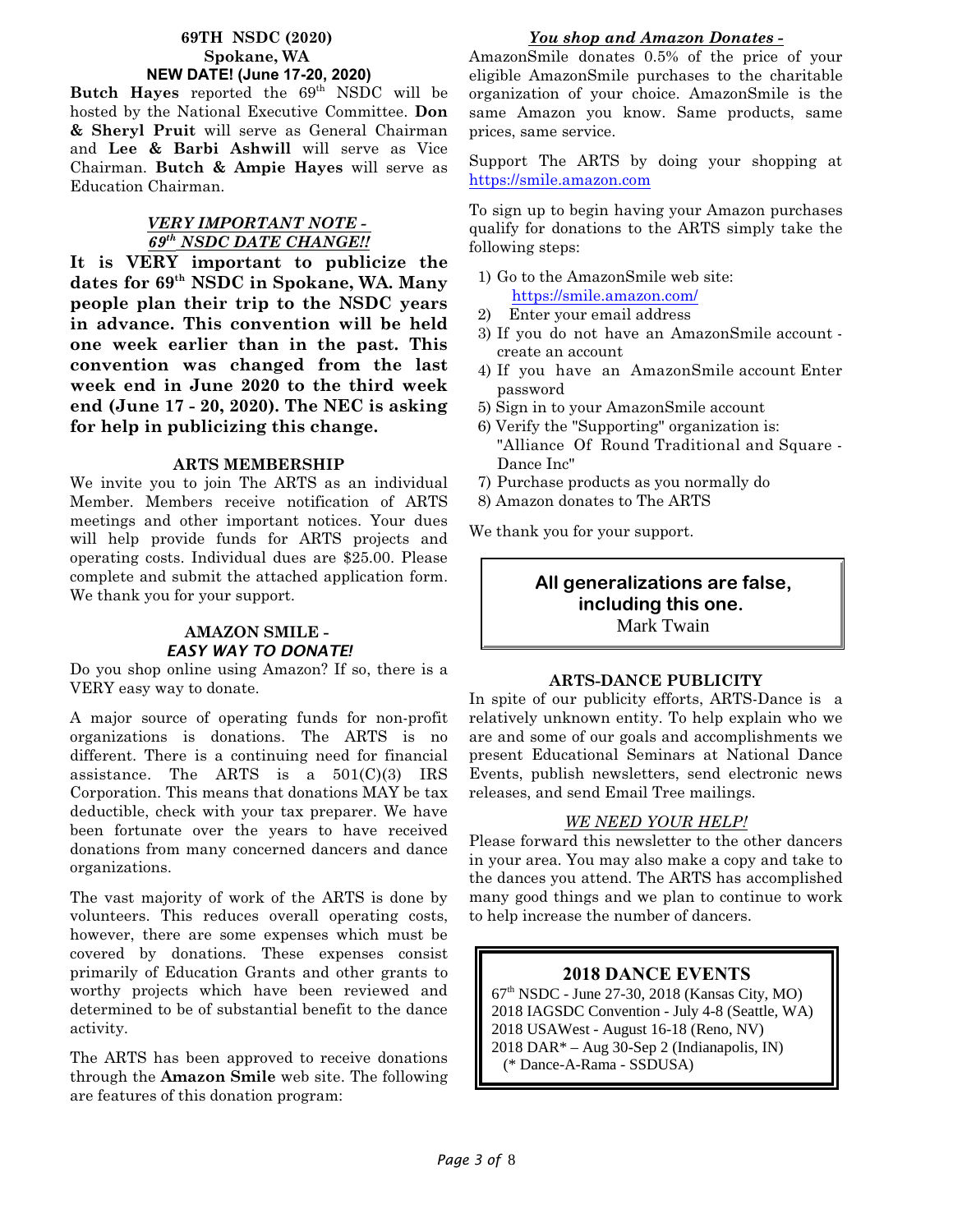# **WE ARE LOOKING FOR IDEAS! CAN YOU HELP?**

**Jim & Judy Taylor**, Re-Image Project Leaders, continue to investigate new ways to publicize the efforts to Re-Image Square Dancing. They are always looking for new methods and products to help "spread the word" about this important effort. If you have ideas, please contact them at: [jimta1@msn.com](mailto:jimta1@msn.com)

# **WHO IS YOUR REPRESENTATIVE ON THE ARTS BOARD?**

 To Find Your Representative Contact Executive Director, **Jerry Reed** at: [ExecutiveDirector@arts-dance.org](mailto:ExecutiveDirector@arts-dance.org)

# **DANCING INFORMATION RESOURCE**

The Canadian Square and Round Dancing Society (CSRDS) has developed a Pinterest account that groups together resources relating to square dancing. The site features 33 boards or files on subjects right across the spectrum of the dance forms supported by the CSRDS. There are 2,800 links. The boards cover everything from the best promotional ideas, the best videos to square dance history, traditional square dancing, to a nostalgia board, to youth square dancing, to rainbow dancing, to quirky square dance videos. You need to set up an account to access these pinterest resources, but that account is free. The site is:

<https://www.pinterest.com/canadiansquarea/boards/>

*2018 ARTS Meeting* July 1, 2018 Kansas City, MO

# **INFORMATION DISTRIBUTION**

One of the major goals of the ARTS is to establish a communications network to publicize and distribute information to all members of the activity. To meet this goal The ARTS has established an electronic system to disseminate information to dancers throughout the activity. This system includes email tree representatives who have agreed to serve as contact points for the ARTS Email Tree.

The system works as follows: 1) Information will be sent to the Email Tree Representatives (Reps), 2)

The Email Reps will send the information to the people on their mailing list, 3) These people will send the information to the people on their mailing list, 4) The process will continue until the information is delivered to the dancers in the local clubs. The goal is to have the information delivered to all dancers within two weeks. If you would like to help, please contact the Executive Director, **Jerry Reed:**[ExecutiveDirector@arts-dance.org](mailto:at:ExecutiveDirector@arts-dance.org)

# **MARKETING**

One of the first goals of our plan for marketing was to investigate how we can communicate with all clubs. Through various efforts we have established a mailing list of over 2,000 dancers. Our goal is to gather marketing and promotion ideas and materials and send these to our mailing list. At this time we have sent several ideas to our mailing list. These mailings have included ideas and Winning Ways reports gathered by CALLERLAB. It is our hope that these materials will provide ideas and inspiration to clubs and other groups in their efforts to promote the activity.

During the 2017 CALLERLAB Convention **Mike Hogan**, Marketing Committee Chairman, presented a new marketing document. This document was developed by CALLERLAB members in support of CALLERLAB's goal to provide square dance callers, square dancers and square dance organizations the tools they need to recruit new dancers in their local markets.

# **ARTS MAILING LIST**

We maintain a mailing list for distribution of information of interest to the dance community. These mailings include general or special interest topics.

If you would like to be added to our mailing list, please contact our Executive Director at: [ExecutiveDirector@arts-dance.org](mailto:ExecutiveDirector@arts-dance.org)

# **LIVE LIVELY - PUBLICITY EFFORTS**

We are asking you to help "spread the word" to help establish the "Live Lively" logo and slogan as the symbols of the square dance brand. All dance organizations are encouraged to use the new slogan and logo in all advertising and promotion. Marketing experts agree that consistent and repeated use of a logo and slogan will help to establish the new "Square Dance Brand." Please visit the ARTS web [site: http://www.arts-dance.org/]((http://www.arts-dance.org/)) Then click on: "Square dancing New Logo & Slogan"

If you are interested in helping or learning more, please contact Executive Director, **Jerry Reed** at: [ExecutiveDirector@arts-dance.org](mailto:ExecutiveDirector@arts-dance.org)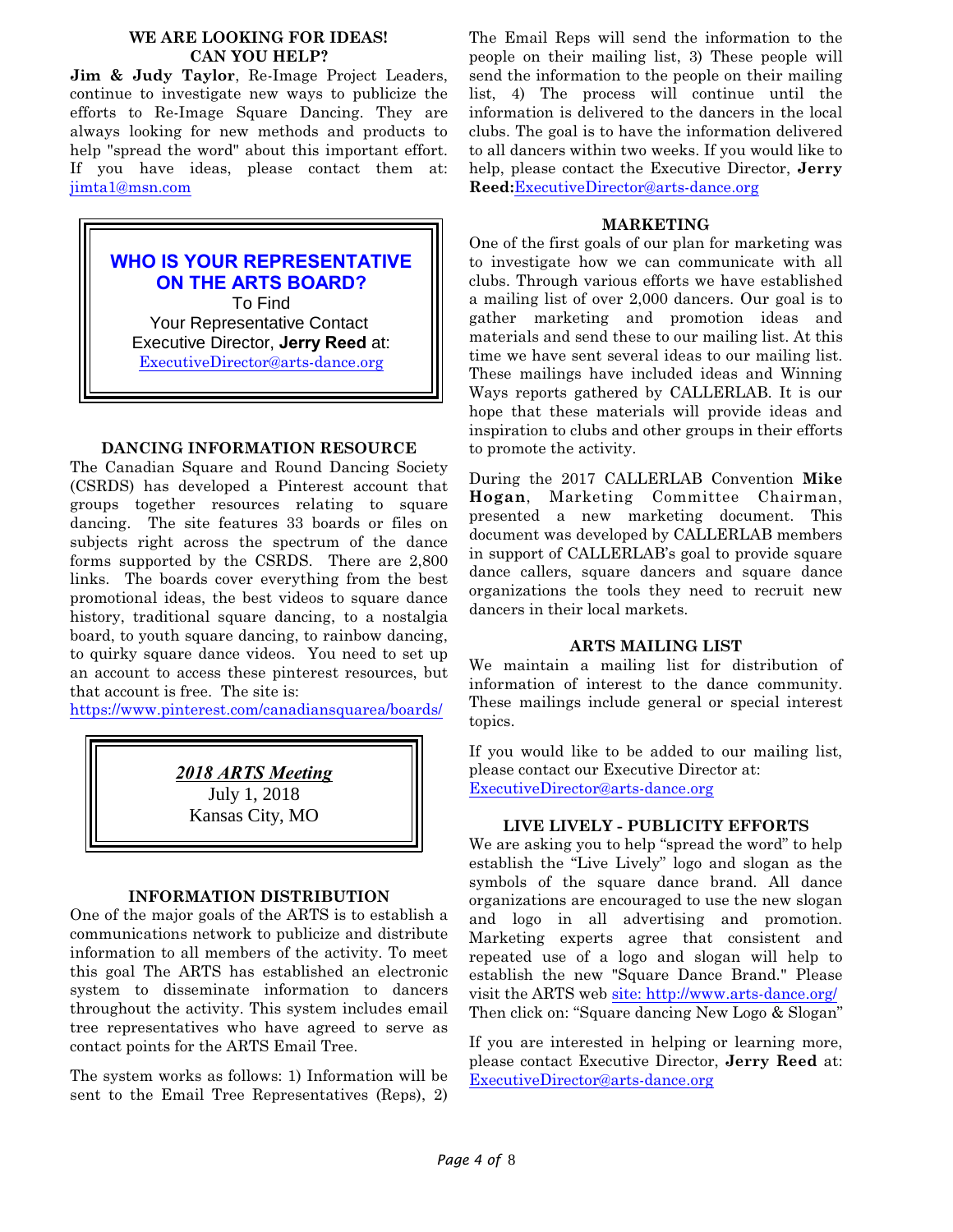# **LIVE LIVELY - LOGO**

The Live Lively logo, slogan and "slogo"are Available at:<http://www.arts-dance.org/>

Various color schemes and sizes for the logo may be chosen. The various color schemes are available at: [http://www.squaredance.bc.ca/Clip\\_Art/logos.shtml](http://www.squaredance.bc.ca/Clip_Art/logos.shtml)





*Slogo promote Square Dancing*



# **EDUCATION GRANT PROGRAM**

Our Education Grant Program was established to encourage dance organizations to conduct Educational Seminars to help inform and educate attendees about various topics related to the activity and help promote ARTS-Dance. In addition to the other topics, the seminars MUST also cover who and what ARTS is and its goals and accomplishments. A Grant of up to \$200.00 (or up to 50% of the costs, whichever is less) is available to cover the costs to present a seminar. This can be a method to introduce ARTS to the dancing community and further familiarize others with ARTS accomplishments and programs.

To apply for a grant organizations download and complete the Education Grant Application, available from the ARTS web site: [www.arts-dance.org](http://www.arts-dance.org) send the completed form to the ARTS Executive Director, Email:

[ExecutiveDirector@arts-dance.org](mailto:ExecutiveDirector@arts-dance.org)

The completed application must be received at least 60 days prior to the event.

> **Membership Application is Attached - See Page 8 Please take a look and join!**

### **DONATIONS ARE ALWAYS WELCOME!**

The ARTS has invested hundreds of dollars in Educations Grants and nearly \$2,000 in support of the Re-Image Project. We have distributed thousands of Live Lively pins, window stickers, and note pads throughout the activity at minimal charge. We always welcome donations to help with this project and other ARTS activities. If you would like to help, please send donations to **ARTS Treasurer, Edythe Weber: 1316 Middlebrook Drive, Liberty, MO 64068-1941.** Please make checks payable to: "The ARTS." Check with you tax preparer to determine if your donation is tax deductible. For additional information contact **Jerry Reed** at: [ExecutiveDirector@arts-dance.org](mailto:ExecutiveDirector@arts-dance.org)

# **DO YOU TRAVEL?? WHY NOT HELP THE ARTS**

You can save money and help The ARTS when you travel! Simply visit the ARTS-Dance online TRAVEL SITE. Our agreement with YTB Travel includes a provision that they send us a small donation from each transaction.

Please visit [www.arts-dancetravel.com](http://www.arts-dancetravel.com) before making your travel plans. You will enjoy the same savings as other online travel sites and help The ARTS by using this service.

# **EASY FUND RAISER**

An easy fund raiser is to add an additional \$1.00 on the admission fee for a dance with that extra charge being a donation to The ARTS. Information is available of the ARTS web site

[http://www.arts-dance.org/]((http://www.arts-dance.org/) and click link: "ARTS Add A Buck Program"

# **DANCING FACT SHEET**

Looking for information to help you promote our dance activity? The focus of the FACT SHEET is to help those who deal with the media to help inform them of what the dancers know full well - this is a terrific activity with multiple benefits.

Please take a look at the Fact Sheet, (see attached) or click on "Dance Fact Sheet" on the ARTS Web Site:<http://www.arts-dance.org/>

> **When I was a boy the Dead Sea was only sick.** George Burns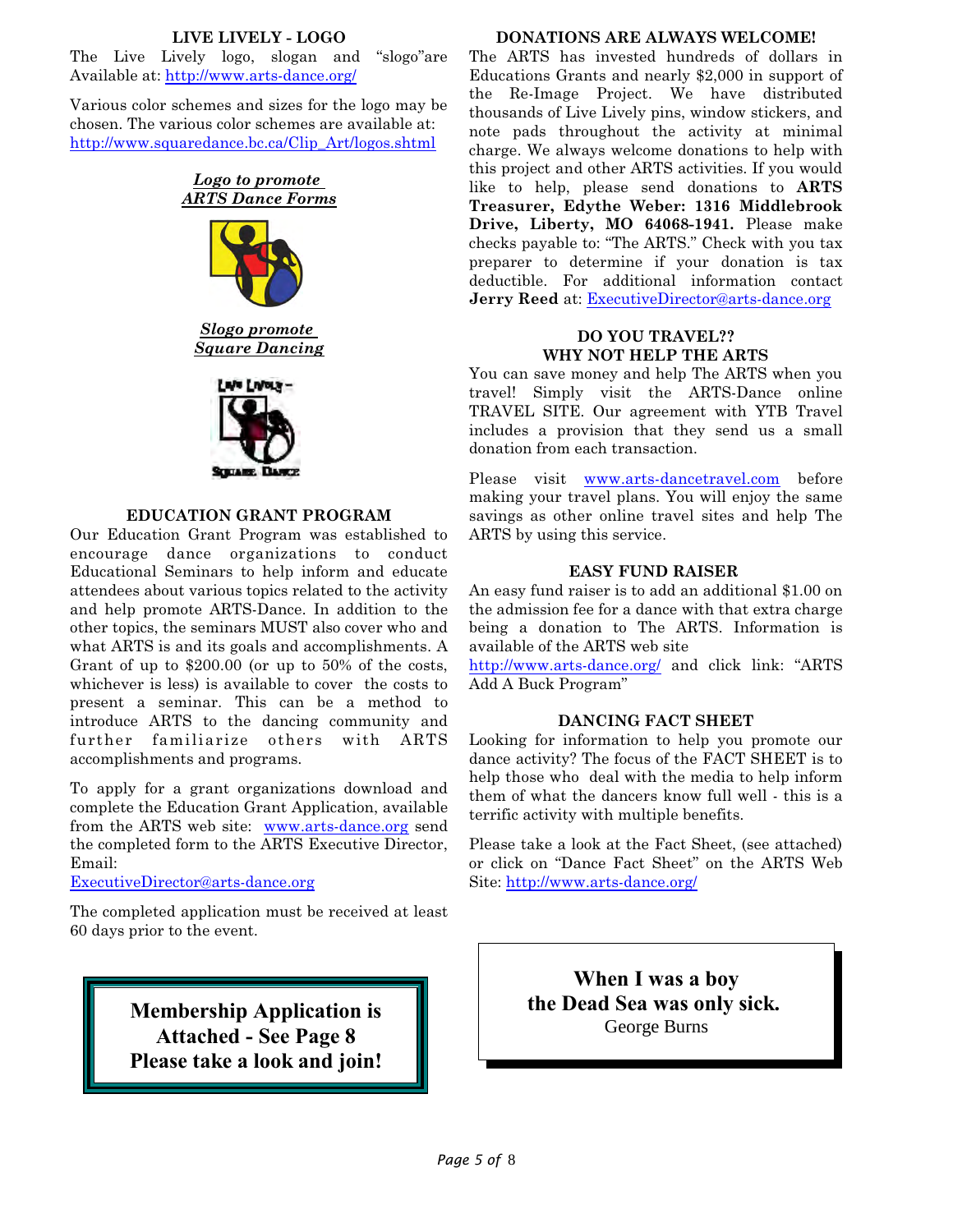# **VOLUNTEERS & HELPERS**

The ARTS-Dance is dedicated to promoting our activity and to raising awareness among the nondancing public. We are always looking for new ideas and volunteers to assist in our mission. The representatives of the major dance organizations are dedicated dance leaders who work hard for the ARTS, for the dance activity, and for YOU.

As with any volunteer organization, there is a continuing need for fresh input, ideas, and people to help out. If you would like to help or if you have questions, please contact our Executive Director, **Jerry Reed** at [ExecutiveDirector@arts-dance.org](mailto:ExecutiveDirector@arts-dance.org)

# **ARTS RE-IMAGE PROGRAM UPDATE!**

There has been much discussion of how to improve the public image of Square dancing. To address this issue the ARTS Board approved creation of the Re-Image Committee, with **Jim & Judy Taylor** as the leaders of this effort.

The effort has concentrated on how to "Re-Brand" Square Dancing. The dictionary defines "Re-Branding" as the process of giving a product or an organization a new image, in order to make it more attractive or successful. The Board has agreed the term "Re-Image" is more appropriate.

**Jim & Judy** have been very active promoting the Re-Image Project. Their work has included creation and approval of a new square dance logo and slogan. One of the goals of the Re-Image Project is to have the new logo and slogan become accepted and recognized as the symbol of Square Dancing. The Live Lively Logo and Slogan have caught hold of dancers' imaginations and have been embraced worldwide.

**Jim & Judy** continue to look for new methods and products to help promote this important effort. The past "Live Lively" products have included, pins, bolos, window stickers, banners, note pads, and others. Some of these products have been phased out, and the current emphasis is on the popular 4" window stickers and one new product: license plate frames. These frames are quickly being bought up even with limited announcement of less than a month;. There are already 119 sold—24 going to Alaska! The window stickers and license frames are pictured below.

Two of the most popular "Live Lively" products have been the window/bumper stickers and the brand new license plate frames. These items are pictured below.

**Prices and availability may be obtained by contacting Jim & Judy at:** [jimta1@msn.com](mailto:jimta1@msn.com)



LICENSE PLATE FRAME WINDOW/BUMPER



# **STICKER**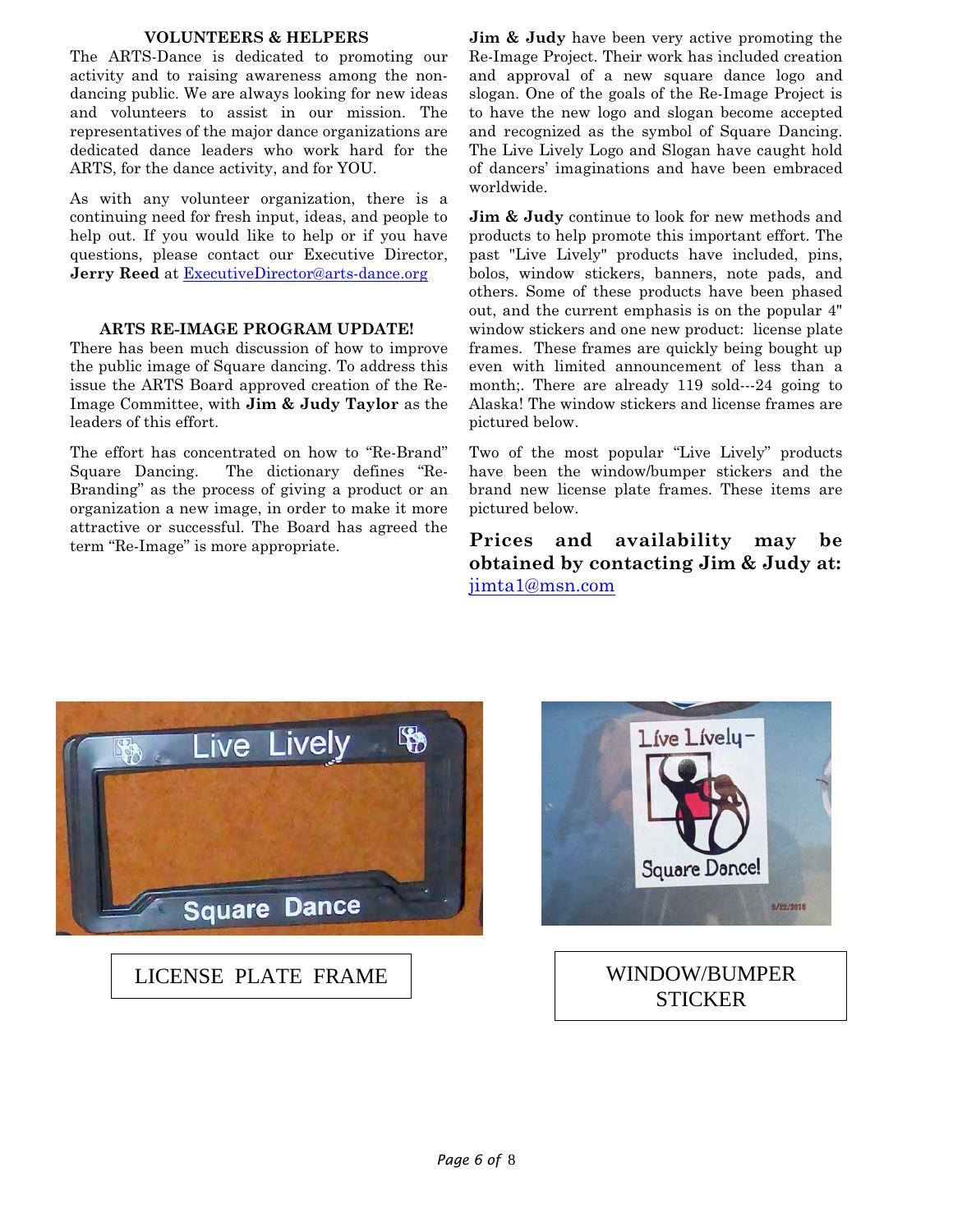

# **EMERGENCY CALL** for MEDICAL AID

When a dancer goes down, a second dancer attends to him/her

The remaining couples join hands and take a step backward.

 $\overline{2}$ This will allow the injured person and the attendant air and room



On seeing this signal, the caller or hall monitor will immediately respond and place an Emergency Call for Medical Aid if required.

Caller and Dancers should continue as usual while aid is administered.